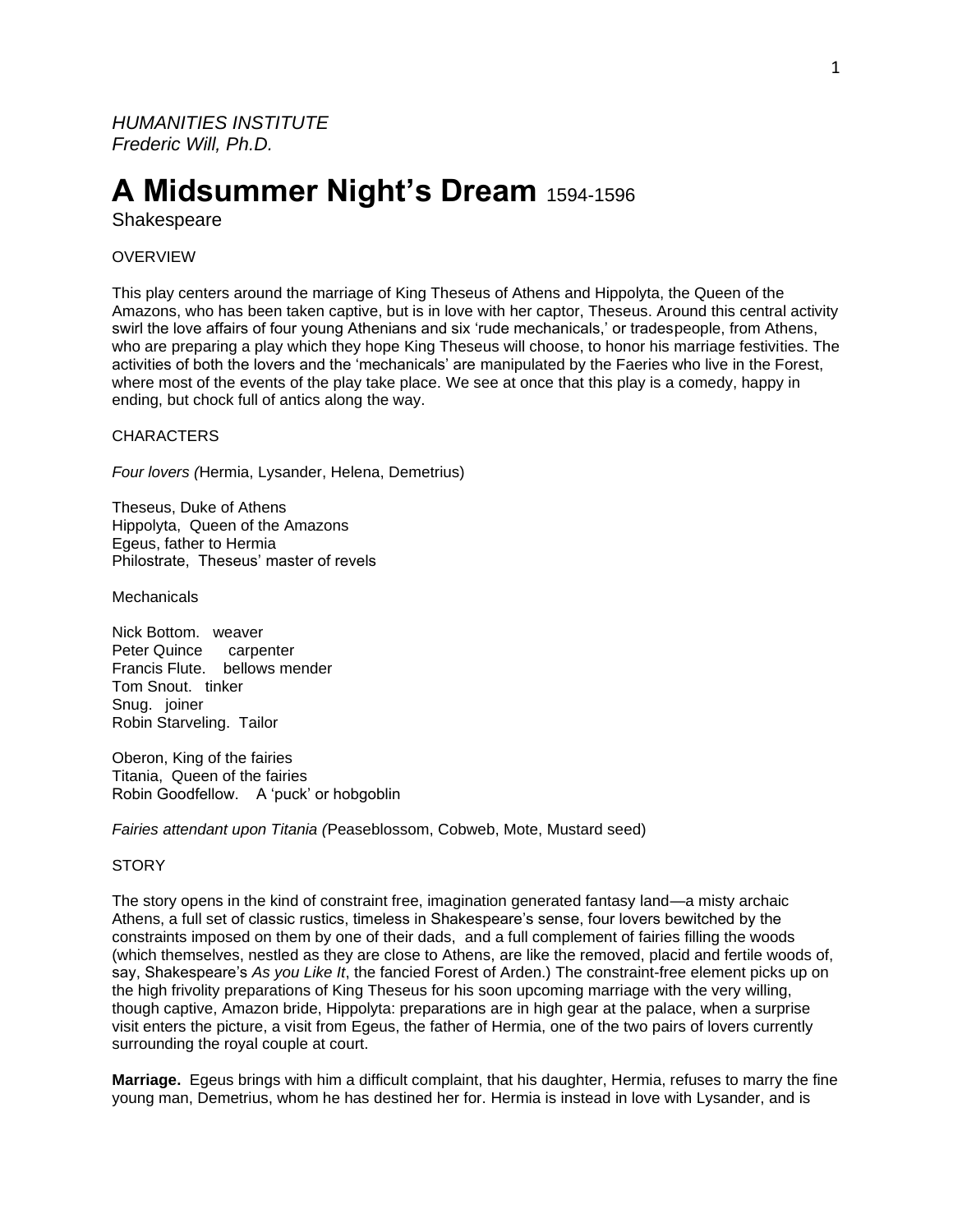determined to wed no one but him, although the penalties, for disobeying her father's wish in these matters, are severe: either death or enclosure In a nunnery for the rest of her life. The man that Hermia loves, Lysander, is totally unacceptable to her father, and consequently the loving pair decides they will have to elope. Demetrius, meanwhile, is deeply in love with Hermia—which makes matters worse—and Helena, the fourth member of the two pairs, is in love with Lysander who has no interest in her. It will take the whole play, and many a confusion, before this mis set group of four are rearranged, as they will be, to suit both themselves and the elders.

**Mechanicals.** The lovers of the above scenario have their tryst and amour plans set on a forest near Athens, as have the 'rude mechanical' tradespeople, who are practicing their play, 'Pyramus and Thisbe,' for the Duke's consideration for the dramatic showpiece of his marriage; a play involving a tragic misunderstanding and the death of love. The discombobulations of language, comical misunderstanding, and tomfoolery, which accompany the mechanicals' dramatic preparations, fill up another tier of forest episode, as finally do the forest dwellers themselves, the fairies, who are the original dwellers of the place.

**Fairies**. While the mechanicals dispute about who gets what lines, and how they should deal with them, the fairy King and Queen, Oberon and Titania, are disputing over the Queen's new boyfriend, an 'Indian changeling,' of whom Oberon is very jealous. The kind of way the diverging plot themes, in this very Shakespearian comedy, finally coalesce, is exemplified by the kind of revenge Oberon takes on Titania, using his buddy Puck to drop Oberon into sleep on a flowery bank, from which—this is the plot—she will fall for the first person she sees upon waking, who in the present case will be Bottom, one of the rude mechanicals, transformed into an ass' head. Perhaps the richest harvest of confusion cum clarity, in the ensuing pell mell, is that which leads the four lovers to match up, fall out with, then rematch again in a dance of identities which turns love itself into a charivari of possibilities, in which one pairing is as good as another.

**Conclusion.** Happy ending all around, of course. The mechanicals' play is just that kind of natural charm and genius that Theseus wants. Oberon and Titania have gotten things sorted out, and Oberon is again the only face his wife will look at. The mechanicals are on top of the world, as their play has been praised. Above all the lovers are restored to their desired positions. The marriage initially demanded by Egeus is good to go, as is the marriage of Helena and Demetrius. A point to ponder has been embedded in the audience. Is love a unique relation between two mutually discovering people, or is love a neutral commodity, joining any two persons.

## **THEMES**

**Love.** From the outset, this play is concerned with weddings, marriages, the state of married couples (the King and Queen of the Fairies) and the realization that the course of true love does not flow smoothly. Even the King and Queen of the Fairies, who have been long married, appear to us enmeshed in fatuous quarrels. But the beauty of love, in a Shakespearean comedy, is that it can quickly restore imperfections in its own fabric, and remake itself whole again.

**Reality**. If there is a base level of reality, in the present play, it lies with Theseus, whom for lack of a better we have chosen as 'main character.' The court of Athens, though set in a medieval post classical dreamland, has real people in it—admittedly the lady, Hippolyta, is a 'captured Amazon'—with problems as real as those Egeus is soon to present, culture and practice conflicts which are as contemporary as we ourselves. On a scale of descending realities—from most to least 'real'—we might read in this order: the lovers, the rude mechanicals, the fairies, and perhaps the characters invested in the Pyramus and Thisbe play. Irrealities within irrealities form the structure of this play.

**Imagination.** At the beginning of Act V Theseus launches into an upgrade language which greatly raises our admiration for him, as we realize that he has all along, throughout the play, been not only a riotously happy remarrier, but a profound observer of what the play has been about. Theseus expresses his own fascinated discovery of how much more there is than 'cool reason' when it comes to 'comprehension.'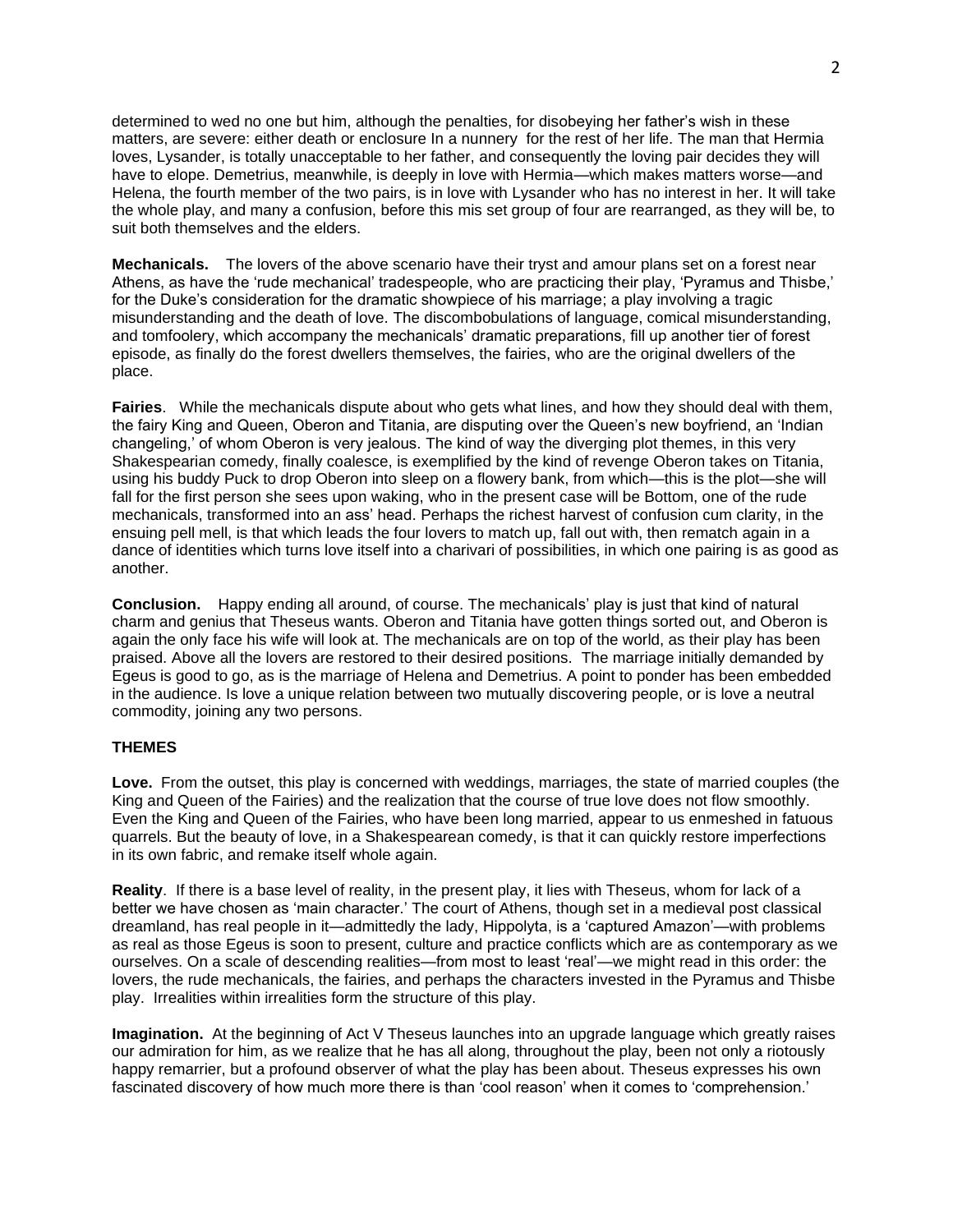Lovers and madmen can be our instructors here, for they are 'of imagination all compact.' To this list of two Theseus adds the poet:

'as imagination bodies forth The forms of things unknown, the poet's pen Turns them to shapes and gives to airy nothing A local habitation and a name.'

Playing over hallowed bodies of thought—the Christian notion of 'creatio ex nihilo'; the Greco Roman theory of the images and forms of things, which 'represent' them—and thinking into the future theorist, Coleridge, whose Biographia Literaria further up grades the Shakespearian subtlety of aesthetic— Shakespeare takes his brilliant place among the world's finest theorists of the arts.

**Dream** The entire play is cast as a dream, from the initial setting in an ancient Athens that never was, to a forest full of coincidental and magical events, to a finale in which Puck reminds the audience that they may simply have been sleeping, and deep in dream, while the play unfolded within them. There is something of the mood of *The Tempest*, in this dream, set as it is in imaginary space, and trying out type characters, as though to unfold a genome of the human person. Of course, in a dream created by the comedian in Shakespeare, there are many intercrossing levels and doors opening onto passages, and the dream continues to embroider itself until the master plot is wrapped up, as, on blissful occasions, our own dreams are wrapped up, and we have a unit of experience behind us

#### CHARACTER ANALYSIS

#### **Theseus**

**Character** Theseus, the Duke of Athens, is both a figure hoarily drawn from mediaeval romance, and a pretty down to earth leader of the ceremonies which will culminate in his own marriage. As we have seen, he is friendly, a good judge of character, a somewhat lusty old chap who has been around, and a very subtle connoisseur of the art of poetry and the powers of imagination. We feel one with his marriage and are fascinated by the breadth of his understanding.

**Parallels** Nestor, in Homer's *Odyssey,* is 'the wise older man type,' wondering before us whether he might have passed his prime, and happy to occupy the talkative center of every occasion. Priam, in the *Iliad,* plays a bit the Nestor role, taking the long view of things—like Theseus. In another register, one sees something of Shakespeare's Falstaff in Theseus, the lover of life, the hedonist, and for all that the giver of good advice. Hemingway's *The Old Man and the Se*a takes us into the mind of a seasoned lifetraveler, like Theseus, who is going out with his eyes wide open.

## **Illustrative moments**

**Merry**. 'Awake the pert and nimble spirit of mirth,' orders Theseus to Philostrate, the master of revels for his upcoming marriage to Hippolyta. It is not enough for Theseus, that he is heading into another longed for marriage, but he will have good company in good spirits to join him.

**Counselor.** Theseus, though caught up in his own marriage excitement, willingly takes time to advise both Hermia and Demetrius—who loves Hermia but unrequitedly—on their own difficult decisions. As counsellor, Theseus presents to Hermia particularly telling reasons why she should not, at that present not, defy her father and accept the resultant penalties.

**Reconciler.** Long before the final reconciliation of all the couples, by marriage, Theseus is disciplined in his calming down of his guest, Egeus, who had come into the play raging against his daughter, Hermia, but who has learned to play it cooler, and to trust Theseus' assurances that all will work out.

**M.C.** It is Theseus who is responsible for choosing the entertainment which will fill up, 'abridge,' the time remaining between the company's festive dinner and bedtime, the much longed for bed time. Having